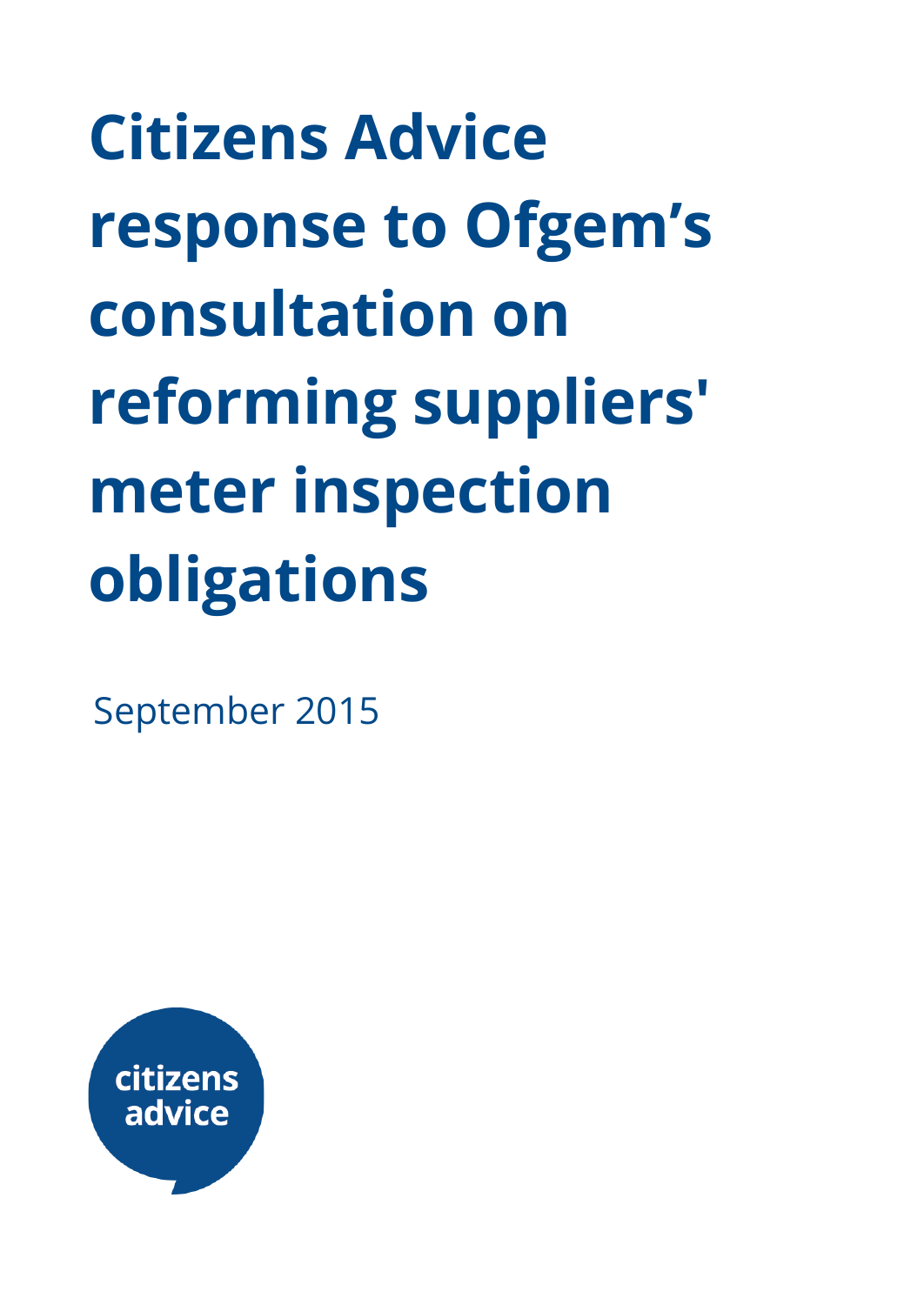# **Introduction**

The Citizens Advice service provides free, independent, confidential and impartial advice to everyone on their rights and responsibilities. It values diversity, promotes equality and challenges discrimination. Since 1 April 2014, Citizens Advice service took on the powers of Consumer Futures to become the statutory representative for energy consumers across Great Britain.

The service aims:

- To provide the advice people need for the problems they face
- To improve the policies and practices that affect people's lives.

The Citizens Advice service is a network of nearly 400 independent advice centres that provide free, impartial advice from more than 3,500 locations in England and Wales, including GPs' surgeries, hospitals, community centres, county courts and magistrates courts, and mobile services both in rural areas and to serve particular dispersed groups. In 2012/13 the Citizens Advice service in England and Wales advised 2.3 million people on 6.6 million problems.

Since April 2012 we have also operated the Citizens Advice Consumer Service, formerly run as Consumer Direct by the OFT. This telephone helpline covers Great Britain and provides free, confidential and impartial advice on all consumer issues.

In the last four quarters Citizens Advice Bureaux have dealt with 84,000 enquiries about fuel debt, while hits to the energy section of our website doubled in October and November, the period during which suppliers announced their price increases last year. Calls to the Citizens Advice Consumer Helpline seeking advice about energy doubled in the same period.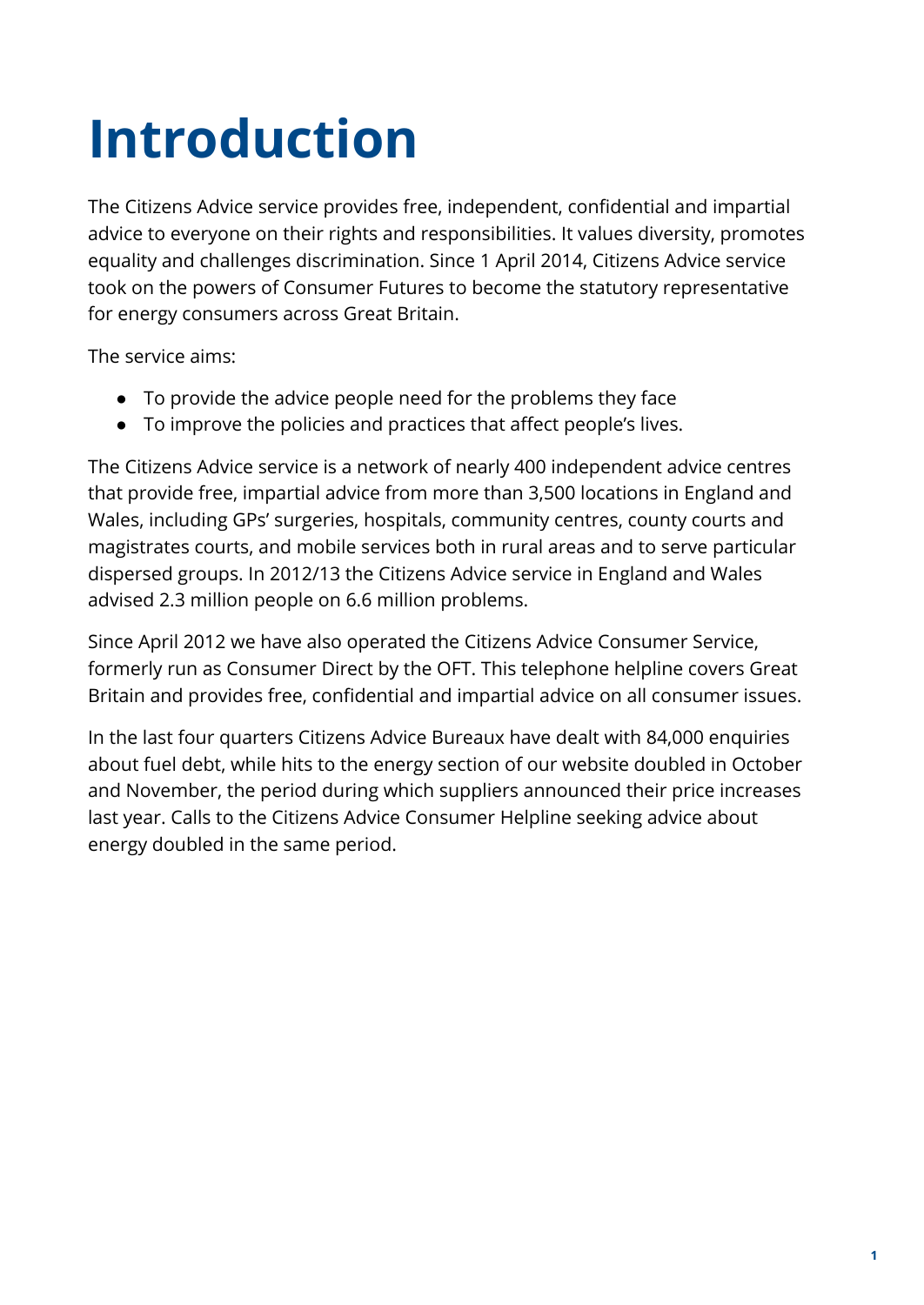# **Initial comments**

Citizens Advice welcomes this consultation on changes to supplier's meter inspection obligations. We agree that in the context of the smart meter rollout it is sensible to review the current requirements for all meters to be inspected every two years.

Smart meters will send automatic readings to suppliers, and also have built in safety and anti-theft features. These will enable suppliers to send consumers accurate bills and remotely monitor these meters for security and theft, without having to physically inspect the meters. Reducing meter inspections for smart meters should mean significant efficiency cost-savings for suppliers, which will ultimately deliver savings for consumers bills in the future.

The introduction of smart meters also requires regulatory changes to ensure increased consumer protection; for example, Ofgem's smart billing proposals, which include measures to protect consumers with smart meters from excessive backbilling. These changes mean that consumers could benefit if suppliers move to a risk-based approach for inspecting smart meters.

However, the regulator's preferred policy option would remove the inspection obligation for all meter types, not just smart meters. We are concerned that consumers with traditional meters are at greater risk than those with smart meters. In particular, these consumers could face more inaccurate bills, especially if they have previously been reliant on suppliers taking meter readings. Since these consumers also have less protection from backbilling, we believe that the proposals could place them at higher risk of receiving a 'shock bill'.

We recognise that Ofgem has recently introduced new licence conditions which may offer these consumers some extra protection from inaccurate bills. However, there is no evidence yet of the effectiveness of these measures, and as such we believe that retaining the two-yearly inspection is an appropriate regulatory backstop for consumers with traditional meters.

We urge the regulator to consider an alternative option for reform, in which the static inspections obligation is removed for smart meters, but kept in place for traditional meters and smart meters operated in 'dumb' mode. This would take advantage of the benefits of smart metering, while protecting consumers with a traditional meter, including those consumers who are unable or unwilling to have a smart meter installed as part of the rollout.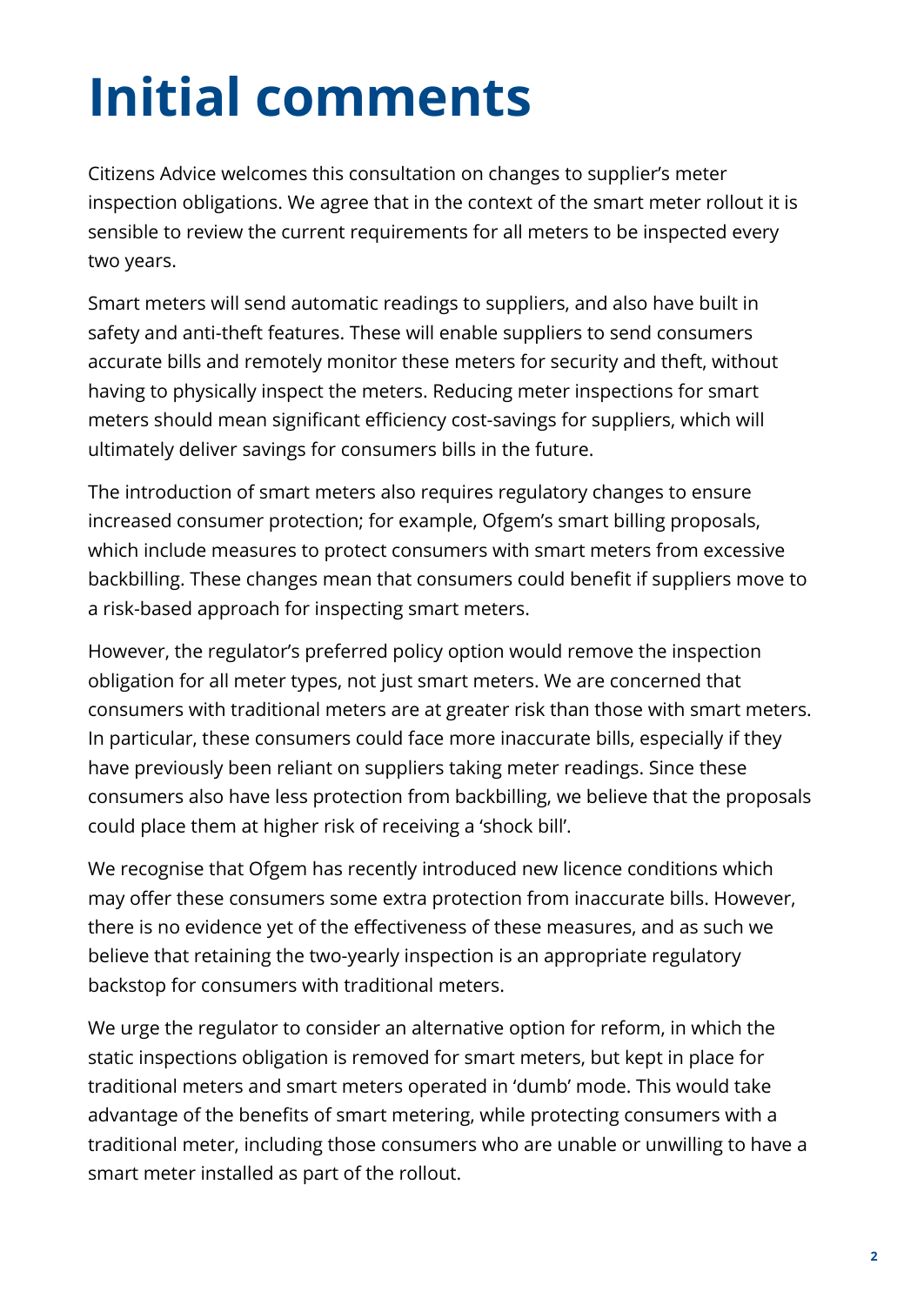# **Question responses**

## Chapter 1

# Question 1: Do you agree with our assessment of the need for reform?

## Health and safety

The consultation document sets out the latest advice from the Health and Safety Executive (HSE), which appears inconsistent with their views expressed in recent years. At the time of the supply licence review in 2007, HSE considered that the Energy Retail Association (now Energy UK) had failed to produce robust evidence that the removal of the two year inspection obligation would not lead to an increase in risk to consumers. $1$  In 2012, when consent was granted for the British Gas derogation, the HSE wrote that the granting of the derogation would not affect the level of societal safety risk from meter equipment, but that 'this may not be applicable more broadly across the sector'. 2

Citizens Advice recommends Ofgem publish the advice received from the HSE, in order to better understand the rationale for the prescriptive health and safety obligations to be removed entirely from the meter inspection supply licence conditions (we note that such advice was published alongside the consent for the British Gas derogation). We would also welcome any information about how HSE may change their enforcement approach to the health and safety obligations in relation to metering, if the overlap of regulatory responsibilities for safety is reduced.

## Changes to regulation

Citizens Advice agrees that the introduction of new licence conditions in relation to meter readings (SLC 21B) and theft (SLC 12A) could lead to some duplication within the licence conditions, which should be avoided where it is unnecessary. However, there are some key distinctions between these regulations; for example where licence condition SLC 12 requires a physical meter reading, SLC 21B allows meter readings supplied by consumers and smart meter readings as well. SLC 12 is also a potentially stronger condition, as it explicitly includes the power to use a warrant to enter properties to check gas meters. As such, these licence conditions are not interchangeable, and there may be reasons to keep both, including to ensure physical meter readings are taken with minimum regularity.

<sup>1</sup> <https://www.ofgem.gov.uk/ofgem-publications/38819/slr-final-proposals-decision-doc.pdf> <sup>2</sup>[https://www.ofgem.gov.uk/sites/default/files/docs/2012/03/consultation---british-gas-request-for-chan](https://www.ofgem.gov.uk/sites/default/files/docs/2012/03/consultation---british-gas-request-for-changes-to-its-meter-inspection-licence-obligations.pdf) [ges-to-its-meter-inspection-licence-obligations.pdf](https://www.ofgem.gov.uk/sites/default/files/docs/2012/03/consultation---british-gas-request-for-changes-to-its-meter-inspection-licence-obligations.pdf)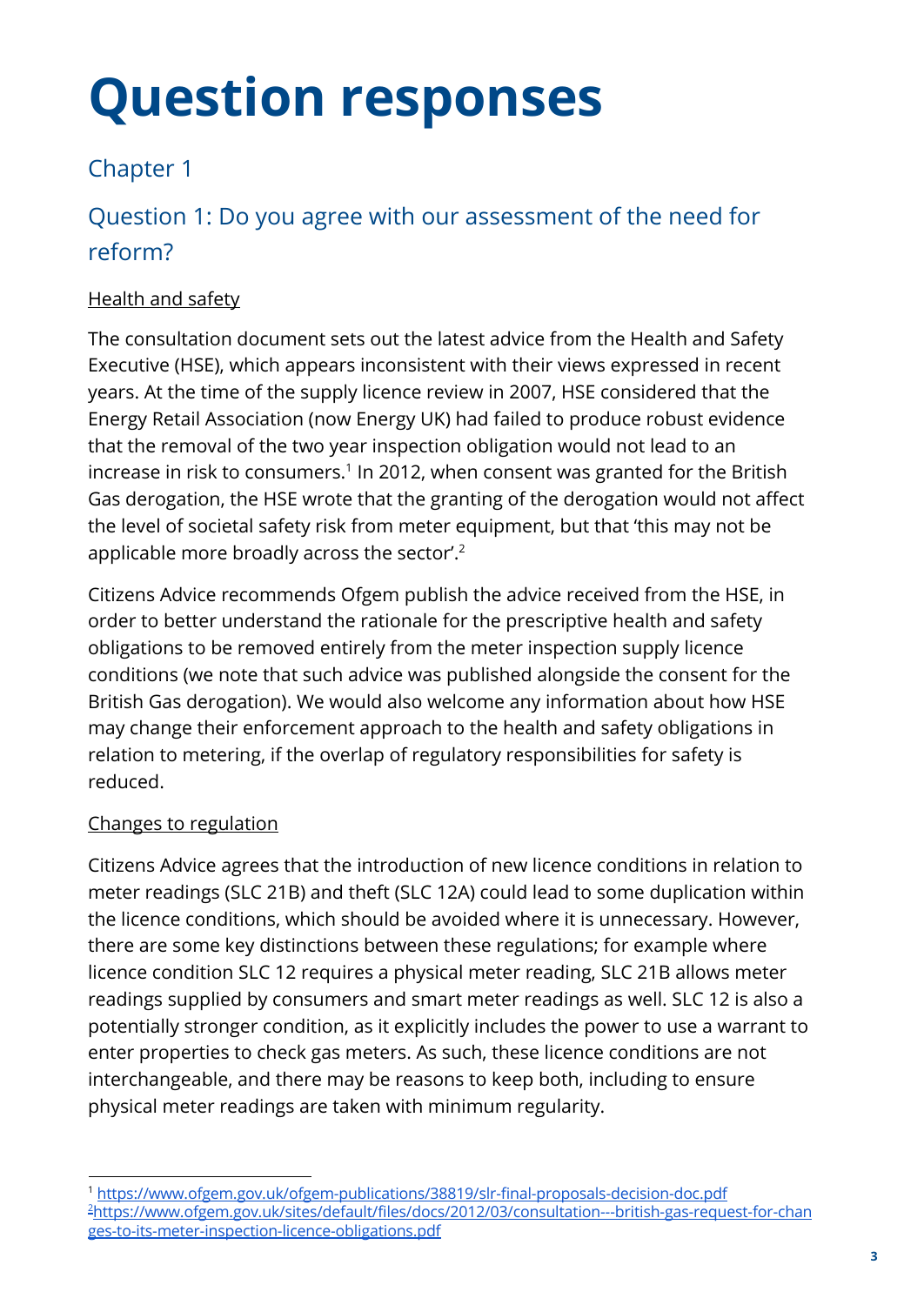#### Competition context

We understand that consent for the British Gas derogation could have a small impact on competition by bringing forward some costs for gaining suppliers when British Gas customers switch. However, there is no evidence from suppliers on the scale of the issue, and we are not yet convinced that there is cause to act on this basis. The option to apply for a similar derogation is open to all suppliers if they feel it would be beneficial to them.

The Competition and Markets Authority (CMA) has identified this as a potential issue and proposed some possible remedies. The final report from the CMA should give a clearer indication of whether these issues are significant and require intervention. Citizens Advice anticipates that the outcome of the final report will be reflected in Ofgem's decision document published at the end of the year.

## Smart meter rollout

Citizens Advice agrees that the smart meter rollout should significantly reduce the need for suppliers to make site visits to check smart meters, and that these cost savings provide a significant part of the financial benefits of the smart meter programme. Although the benefit of avoided inspections accrue to suppliers, we would expect that these savings will be passed through to consumers.

We note that DECC calculated these cost savings on the basis that these changes would apply to smart meters only, and that smart meters would be inspected on the same frequency as under the British Gas derogation (every 5 years for 90% of low risk meters, and every 2 years for the 10% of meters).<sup>3</sup>

## Chapter 2

## Question 1: Do you agree with the scope of our review?

## Meter types

Citizens Advice understands that the drivers for meter inspections may be similar for both smart and traditional meters: however, it is our view that the risks for consumers will be different depending on the type of meter they have.

Ofgem's smart billing proposals (currently out for consultation) will protect all consumers with smart meters, operating in smart mode, from excessive backbilling if their bills are inaccurate. In comparison, consumers with traditional meters and those with smart meters operating in 'dumb' mode will continue to have limited protection from backbilling, and will face higher risks from the effects of estimated bills and inaccurate self-reading of meters. These continue to be prominent issues

<sup>&</sup>lt;sup>3</sup>[https://www.gov.uk/government/uploads/system/uploads/attachment\\_data/file/276656/smart\\_meter\\_](https://www.gov.uk/government/uploads/system/uploads/attachment_data/file/276656/smart_meter_roll_out_for_the_domestic_and_small_and_medium_and_non_domestic_sectors.pdf) [roll\\_out\\_for\\_the\\_domestic\\_and\\_small\\_and\\_medium\\_and\\_non\\_domestic\\_sectors.pdf](https://www.gov.uk/government/uploads/system/uploads/attachment_data/file/276656/smart_meter_roll_out_for_the_domestic_and_small_and_medium_and_non_domestic_sectors.pdf)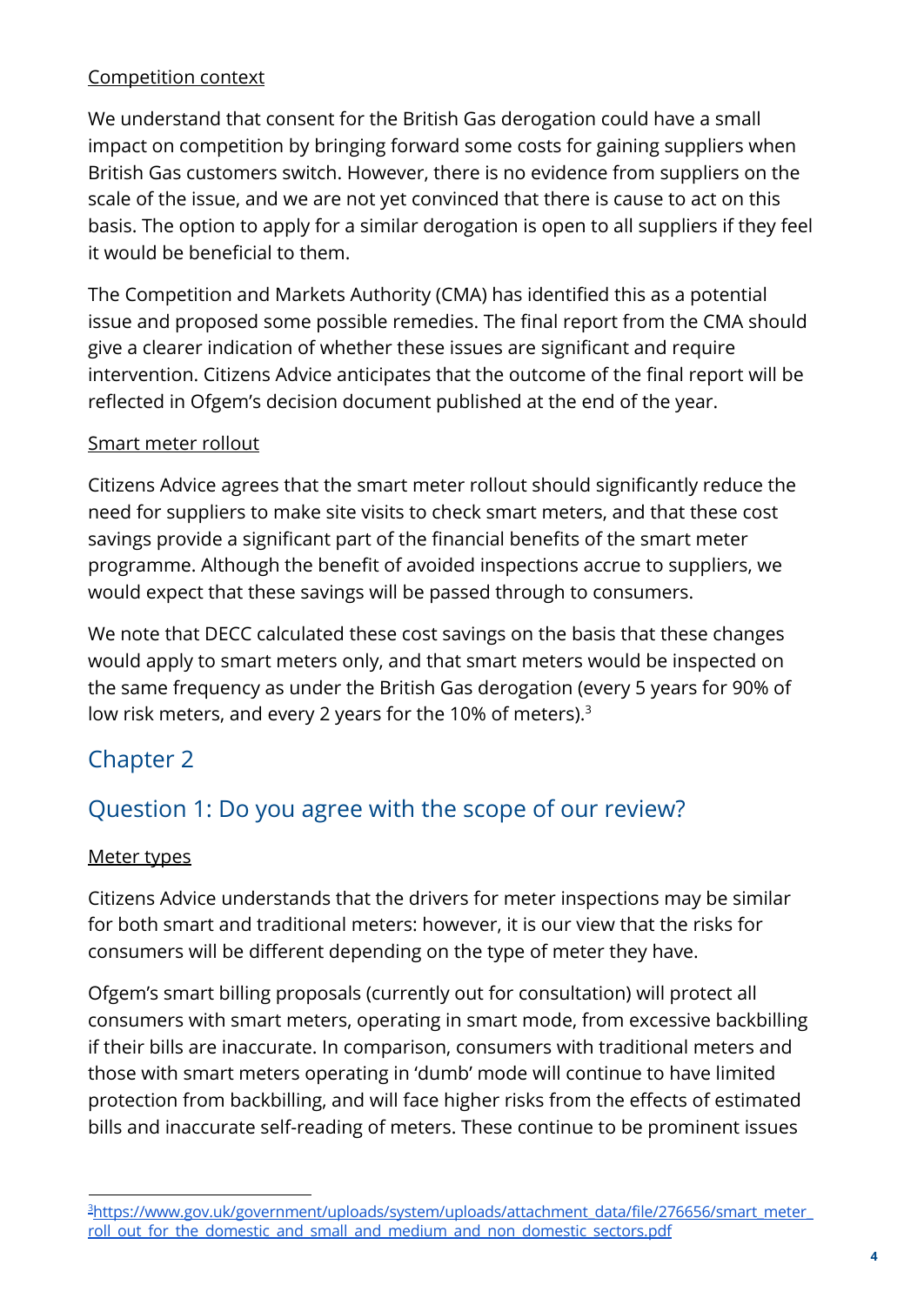for consumers; inaccurate billing is the number one energy sector issue that consumers contact the Citizens Advice Consumer Service about. 4

It is essential that the regulator considers the potential impact that any change to the licence condition might have on consumers with a traditional meter. These consumers should not be penalised and put at risk of receiving a 'shock bill' because of their meter type.

In addition, smart meters will have safety and theft prevention features which will enable remote detection of issues, whereas traditional meters will remain more dependent on physical checks by their supplier to detect these issues. This is a particular concern for consumers in vulnerable circumstances.

Given the significant difference in consumer experience between consumers with a smart meter and a traditional meter , we do not agree that there should be a common inspection obligation for both meter types.

### Industry practice

We agree that there should be a consistent approach across industry to meter inspections. The risk assessment framework under development by the Meter Inspection Subgroup (MISG) should take account of the needs of consumers, and not just the characteristics of the meter. This should ensure that vulnerable consumers in particular are protected in relation to metering issues.

The decision document should include a timeline for when the framework will be completed and operational. Once it is completed, we hope to be given the opportunity to comment on the framework, either through a consultation or through our seat on the Smart Meter Delivery Group (SMDG).

It is clear that in order to continue to comply with health and safety legislation, DNOs may need to alter the risk assessments of their assets in consumer's premises. If this has consumer impacts, for example additional site visits to properties, DNOs should make this clear.

#### Industry parties

While it may be preferable to have similar rules across suppliers, we are concerned that not all suppliers will be able to achieve the policy objectives of this review successfully. The potential for negative impacts on consumers was recognised as part of the Supply Licence Review, and as such a derogation from the obligation was only granted to British Gas after a robust assessment by Ofgem, and the imposition of strict conditions and monitoring.

<sup>4</sup> 38% of calls to the Consumer Service regarding energy were related to inaccurate billing in the period of September 2014 to August 2015.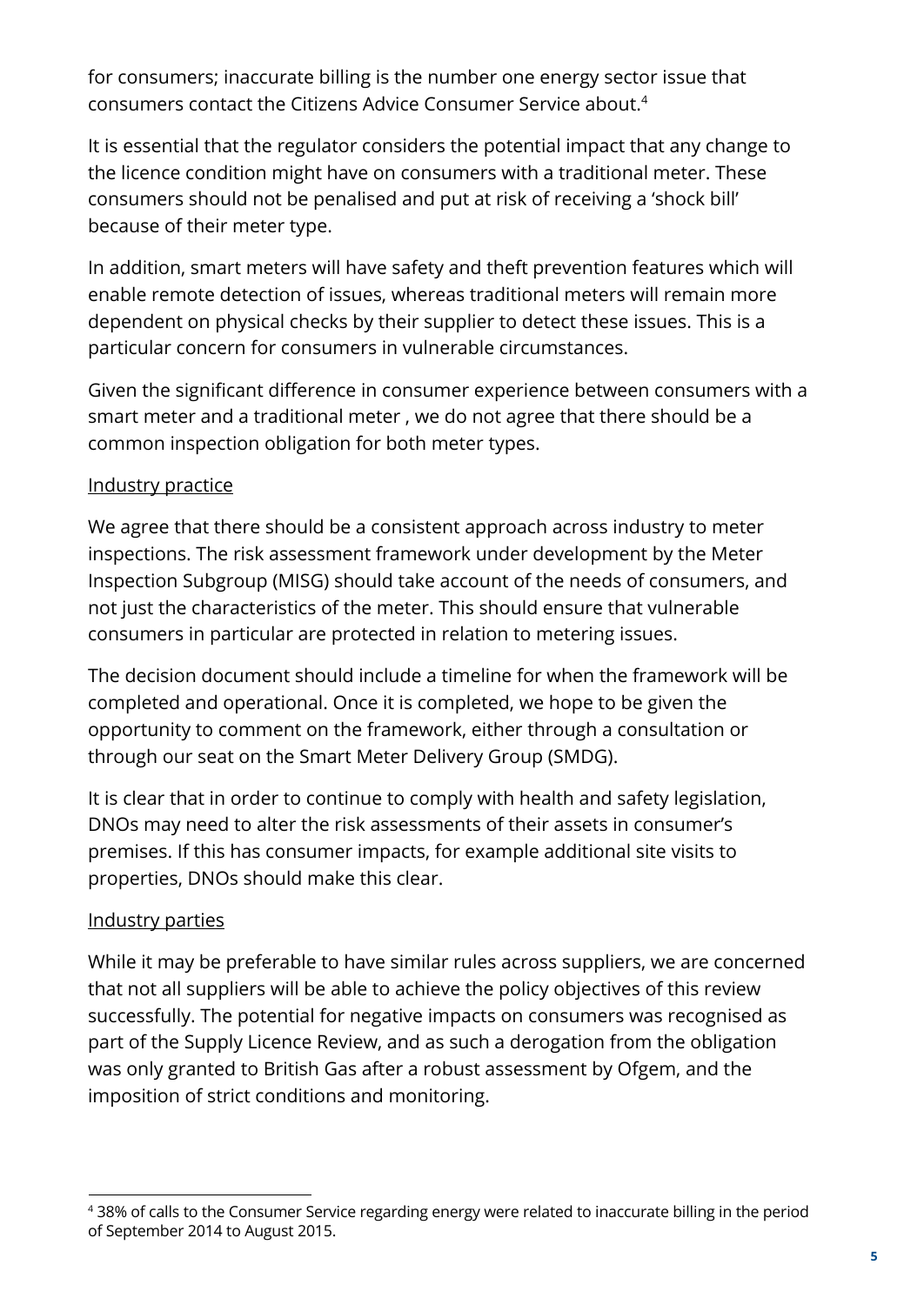# Question 2: Do you think we have focused on the right options for reform?

Given our concern that consumers with traditional and smart meters face different risks, we do not agree that the right options for reform have been considered. A further option should be considered, which retains SLC 12 for traditional meters and smart meters being operated in 'dumb' mode, but removes the obligation for all fully SMETS-compliant smart meters. This would protect consumers with traditional meters during the smart meter rollout period, as well as the minority of consumers who will be unable to have a smart meter installed, or who choose to operate their meter in 'dumb' mode.

# Chapter 3

# Question 1: Are there any important impacts of reforming suppliers' meter inspection obligations that we have not identified?

It is our view that the introduction of a common meter inspection obligation across all meter types could reduce the net benefits to suppliers of installing smart meters.

There could have been consideration of the impact on supplier's smart meter installation plans, as this could incentivise them to relax or alter their rollout plans. Having stricter inspection obligations for traditional meters could act to retain the incentives to install smart meters.

The consultation does not give any particular consideration to advanced meters, which have been installed in some domestic properties, and will be installed in a significant number of non-domestic premises by the end of the smart meter rollout. These meters may not have the same capabilities as SMETS-compliant smart meters in relation to safety and theft-detection. As such, the differential impact of the changes on consumers with these meters should have been considered.

## Chapter 4

## Question 1: Do you agree with our assessment of the options?

## Health and Safety

At present, health and safety requirements are contained in various industry codes and legislation, as well as in SLC 12. Citizens Advice does not agree that that having a static meter obligation is necessarily inconsistent with the requirements of health and safety legislation. We understand that in 2012 the HSE wrote that the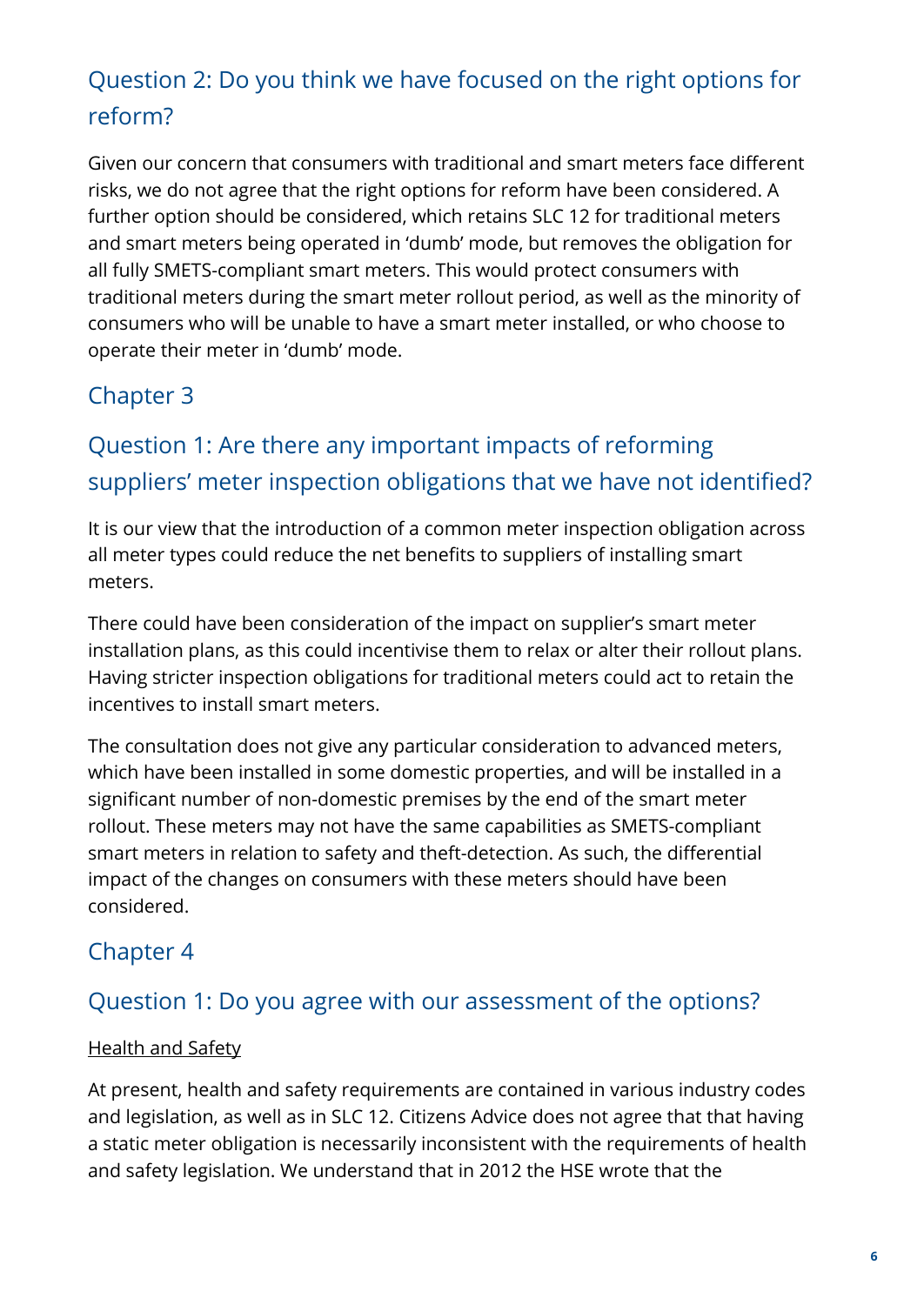requirement complemented the legislation.<sup>5</sup> As stated previously, we would welcome the publication of the new advice from HSE in regards to meter inspections.

This consultation refers to information from the British Gas derogation risk assessment: however, no evidence from the period of the consent itself is included in the document. As part of the consent, we understand that Ofgem has received quarterly reports, including Key Performance Indicators (KPIs) on safety. Citizens Advice recommends that the regulator consider publishing an analysis of this data to provide further insight into the impact of relaxing the licence obligation on safety.

## **Theft**

The relatively small proportion of theft cases which are identified by routine meter inspections means that meter inspection is not an efficient route to tackling theft. We support the new package of measures to tackle theft, including the new Theft Risk Assessment Service (TRAS). Detection of some methods of theft should also be made easier by the introduction of smart meters.

## **Billing**

Citizens Advice is concerned about the possible impacts that reducing the frequency of meter inspection will have on consumers with traditional meters.

We understand that British Gas has been reporting to Ofgem on billing accuracy as one of its KPIs, and that no evidence of detriment to consumer billing accuracy has been identified by Ofgem. This analysis should be published by Ofgem, including any analysis of the impacts on billing accuracy between different meter reading types (eg those who had a meter reading, those who provided self-reads, and those with smart meters).

Nevertheless, a number of differences between the British Gas derogation and the proposals in this consultation suggest that this might give an imperfect insight into the likely effect of removing the meter inspections obligation.

As part of the consent for the derogation, British Gas had to comply with a number of conditions, which are not included in either of the policy options set out in this consultation. These include being required to inspect meters of consumers on the Priority Services Register (PSR) every two years, to continue to inspect meters at each available opportunity, and to maintain the two year inspection cycle for meters acquired through churn, before enrolling on to the five year cycle. In addition, British Gas consumers were protected from excessive backbilling as British Gas is a signatory to the Billing Code.

<sup>5</sup>[https://www.ofgem.gov.uk/sites/default/files/docs/2012/03/consultation---british-gas-request-for-chan](https://www.ofgem.gov.uk/sites/default/files/docs/2012/03/consultation---british-gas-request-for-changes-to-its-meter-inspection-licence-obligations.pdf) [ges-to-its-meter-inspection-licence-obligations.pdf](https://www.ofgem.gov.uk/sites/default/files/docs/2012/03/consultation---british-gas-request-for-changes-to-its-meter-inspection-licence-obligations.pdf)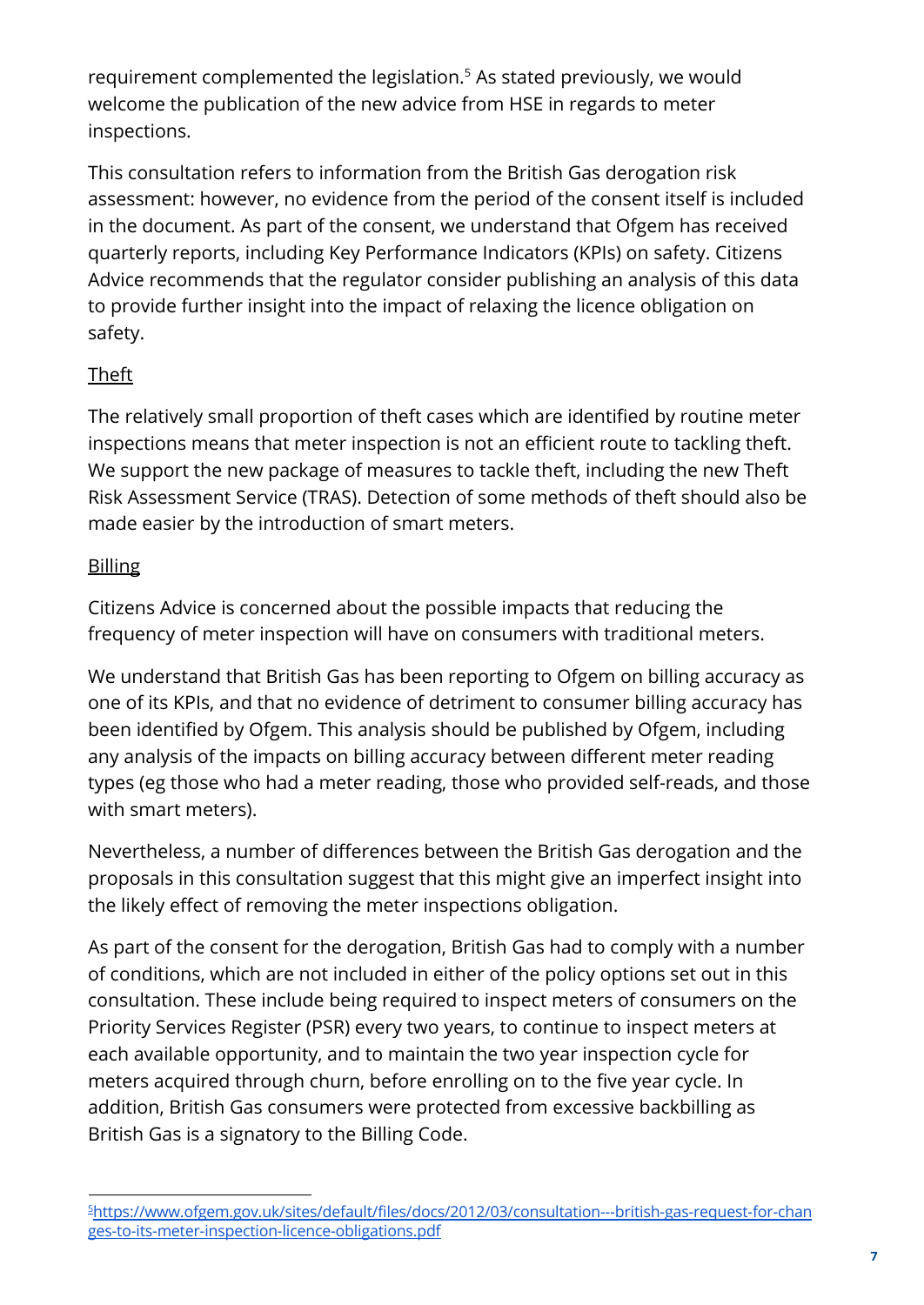We recognise that regulation has moved on since consent was granted for the Britsh Gas derogation, with the introduction of the obligation for suppliers to obtain meter readings at least once a year (SLC 21B.4). Since this obligation has been in place for less than a year, it is not yet possible to assess compliance with the regulation, or indeed its impact on billing accuracy in the market. Information about the regulator's monitoring of the impact of SLC 21B at the end of the first year would be welcome.

Citizens Advice is concerned that some suppliers may not take 'all reasonable steps' to obtain meter readings, for example by not displaying requests for self-reads from consumers prominently. Furthermore, some consumers may not understand the importance of these requests, especially if they have previously relied on the supplier to read their meter. We would expect that where a supplier has been unable to bill on an accurate meter reading they will make additional efforts to obtain one (including separate reminder letters, phone calls etc), before a year has passed since the last accurate bill. We welcome Ofgem's commitment to take enforcement action against companies who do not comply with SLC 21B.4. However, this action would inevitably only be after consumer detriment has already occurred.

The risks of inaccurate bills will be lower for consumers with a smart meter, which will send regular meter readings to their supplier. If a supplier fails to act on these readings the consumer will be protected from backbilling by Ofgem's smart billing proposals (assuming these go into force). In contrast, consumers with traditional meters may have no protection from backbilling if their supplier is not signed up to the Billing Code. Even where suppliers are signatories to the Code this would not offer protection in all circumstances, for example where a consumer provided an incorrect self-read to their supplier.

We also know that some consumers who have been receiving estimated bills will receive large backbills when they have a smart meter installed and a final reading is taken from their traditional meter. The proposed changes to the inspection obligation could lead to decreasing billing accuracy on traditional meters during the smart meter rollout, which would exacerbate this problem for consumers.

We welcome the proposals as part of the Priority Services Register (PSR) review to make more vulnerable consumers eligible to have their meter read each quarter if they are unable to read their meters themselves. However, this change is not yet in place, and it will take some time for suppliers to identify which consumers would benefit from this service as part of their needs-based PSR service.

Some of the issues we have identified could be mitigated if the risk-based framework under development by MISG adequately considers characteristics of the consumer and meter type. However, there are no details of this framework at present, and Ofgem has no plans to review or make recommendations for this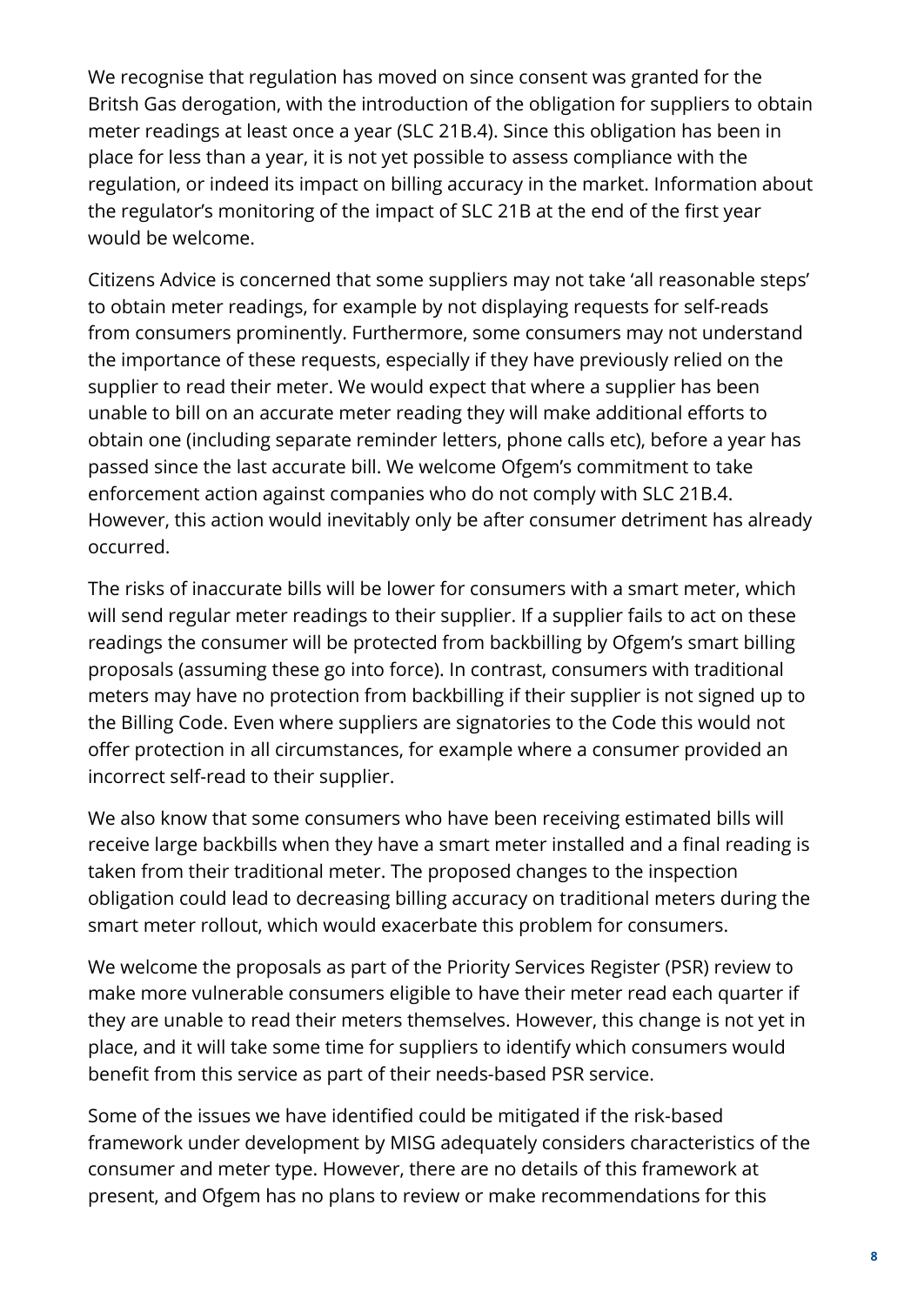framework. As a consequence, we are unable to comment on the extent to which this will protect consumers.

Given these risks to consumers in the short and medium term, we believe that a regulatory backstop is still appropriate for consumers with traditional meters and those who have smart meters operating in 'dumb' mode (including consumers with SMETS1 specification meters who are likely to lose smart functionality when they switch). We are not convinced that the five year timescale in Option A is sufficient to protect these consumers, without similar safeguards that existed in the derogation granted to British Gas. As such, we believe that the existing licence condition should stay in place. Suppliers would continue to be able to seek a derogation from this, if they can meet the extra conditions required and submit to monitoring to ensure that their consumers do not suffer detriment.

#### Impacts on costs to consumers

Avoided site visits form an important benefit of the smart meter rollout for suppliers; a cost saving which should be reflected on consumers bills. We do not believe that retaining the existing obligations for traditional meters will significantly change the cost of Option B set out in the consultation, since the majority of traditional meters will be replaced with smart meters by the end of the rollout.

We agree that while there may be some impact from any changes inspection obligations on DNOs procedures, this is not a new obligation for them to fulfil. As such, any increased costs they incur should should not be passed through to consumers in higher network charges.

## Question 2: Do you have any evidence to support your views?

The Citizens Advice Consumer Service, provides free, confidential and impartial advice on all consumer issues. Over the past twelve months (September 2014 to August 2014) 38% of energy-related contacts from domestic consumers were about inaccurate billing, which was the largest category of contacts we received. A further 14% of calls were about metering issues (excluding smart meters). In addition, both of these categories had increased from the previous twelve month period, both in total volume of contacts and as a proportion of the total contacts received. This speaks to the size of the challenge the industry faces in these areas.

The Extra Help Unit, which helps consumers with vulnerabilities or complex cases, has helped consumers with backbilling issues, arising because of long periods of estimated billing by suppliers. Even in cases where the supplier is a signatory of the Billing Code and the backbill is limited to the previous twelves months, these bills can be large enough to put the consumer in serious financial difficulties.